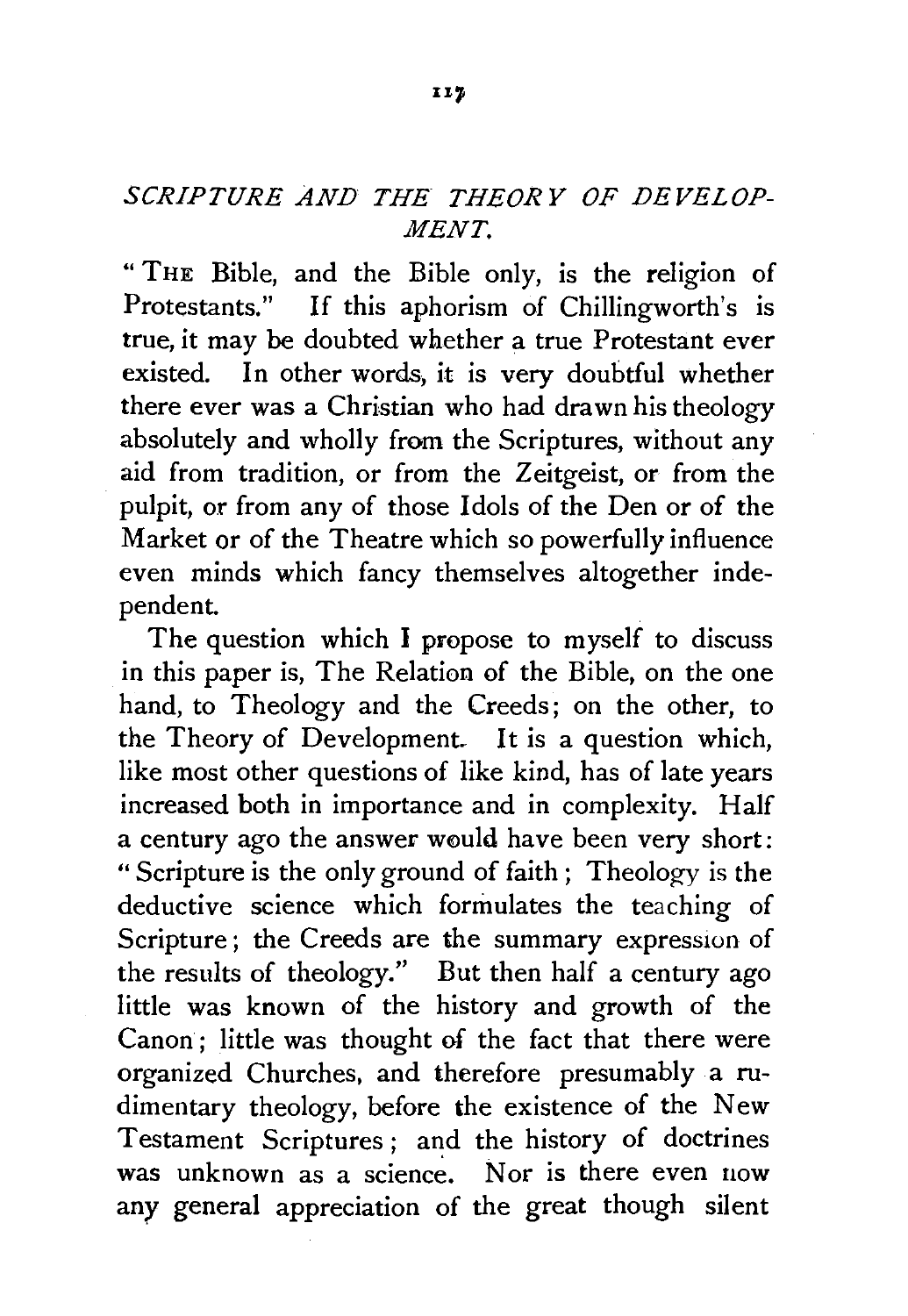revolution which this science involves. Partly from timidity, partly from indifference, most persons wish to regard all theological questions as long age settled ; and they dislike the idea that in the nineteenth century there can still be room for inquiry, for induction, for reconsideration, or for growth. But still, the very fact that a history of doctrine is possible, shews that theology is not a stationary science; that confessions of faith cannot be regarded as final ; and that, whatever we may think of the way in which he applied it, Dr. Newman's principle in his Essay on Development is one which cannot be overthrown.

The fact just mentioned, that the Church, and even probably some simple form of creed, existed before the completion of the Canon, is a very pregnant one. For if a Christian theology existed when the books of the New Covenant were in process of writing, it is clear that this modifies considerably our conception of the writers' object and point of view. Had they been writing, as is commonly assumed, to impart the facts and doctrines of Christianity to persons hitherto ignorant of them, we might expect their writings to contain a complete and even systematic theology ; but writing as they did for Churches or individuals already initiated into the Christian Covenant, we should rather expect that they would write in an unsystematic way, and with reference rather to the special circumstances and shortcomings of those to whom they wrote, than to any ideal body of doctrine which they were to impart. They would assume a certain acquaintance with Christian truth, and would occupy themselves more with what might seem defective, than with *a priori* theories of doctrinal proportion and completeness. In other words, they would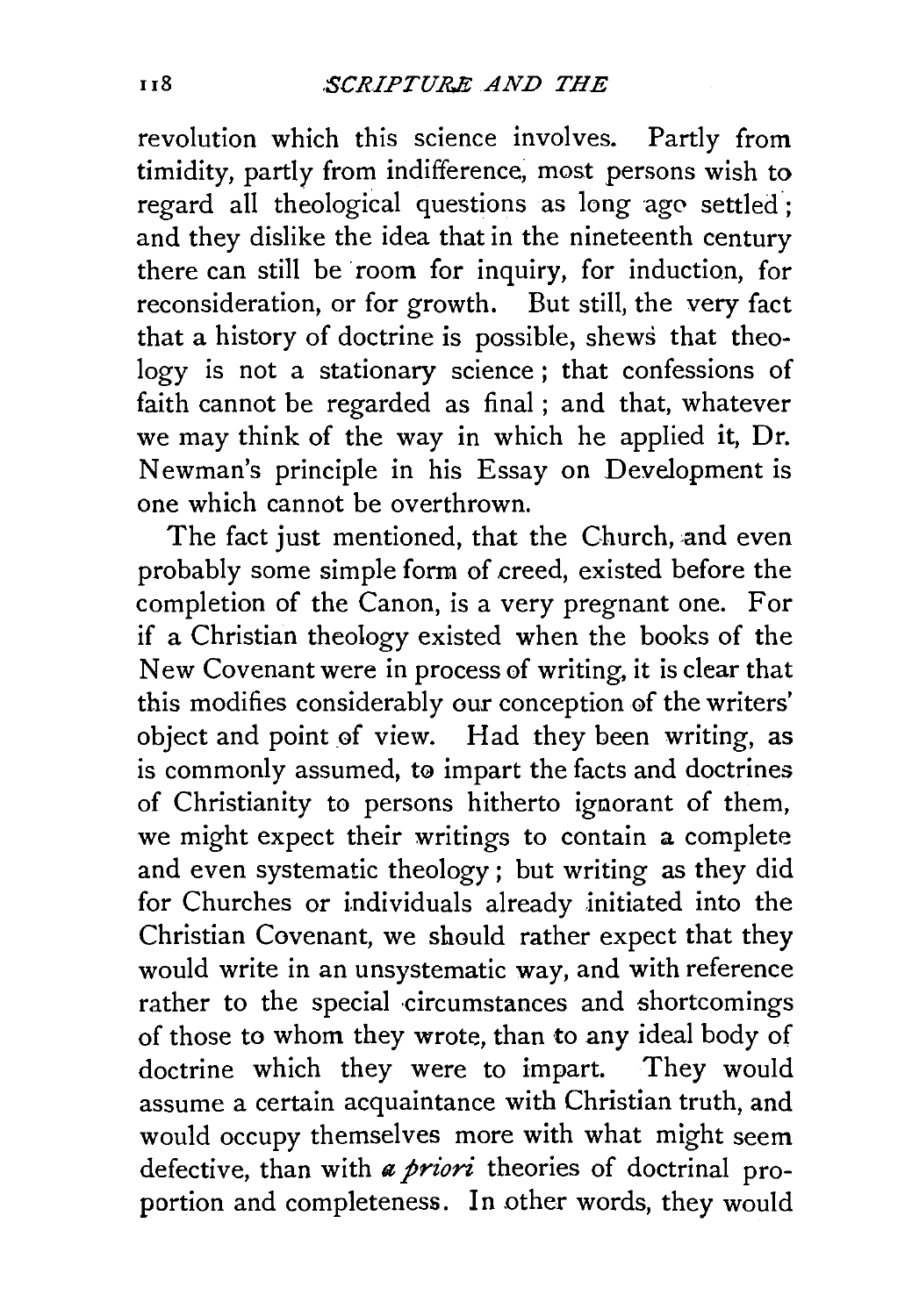recognize Christian tradition as an element running parallel with the Christian Scriptures. And this is in truth the only hypothesis consistent with the admitted facts of the case. For the sacred writings of the New Covenant do not present us with any approach to a systematic handbook of religious belief and practice. They appeal to the knowledge already in possession of the readers; their professed object is that Christians may know the .certainty of those things wherein they had been instructed ; they exhort the people to keep in memory what had been already preached to them ; they bid them to hold the traditions (παραδόσεις) which they had been taught, whether by word or letter; everywhere they presuppose a knowledge such as a Christian preacher of the present day reasonably assumes his hearers to possess; and if ever they have to go back to first principles, and to lay again the foundations, they do so in an apologetic tone, reminding people that whereas for the time that they had believed they ought to be teachers, they need still to be learners.

It is hardly too much to say that this view of the New Testament Scriptures, obvious as it seems to us, has been in abeyance ever since the Reformation. The very name of Tradition had been so discredited by the use which had been made of it by the unreformed Church, the authority of the Church had been stretched to cover so many and such glaring corruptions, that an unanimous instinct led men to seek for some fixed, stable, unvarying basis of authority for Christian doctrine, which basis they rightly found in the supremacy of Scripture. For in Scripture they found, not indeed a systematic digest of Christian faith, but an authorita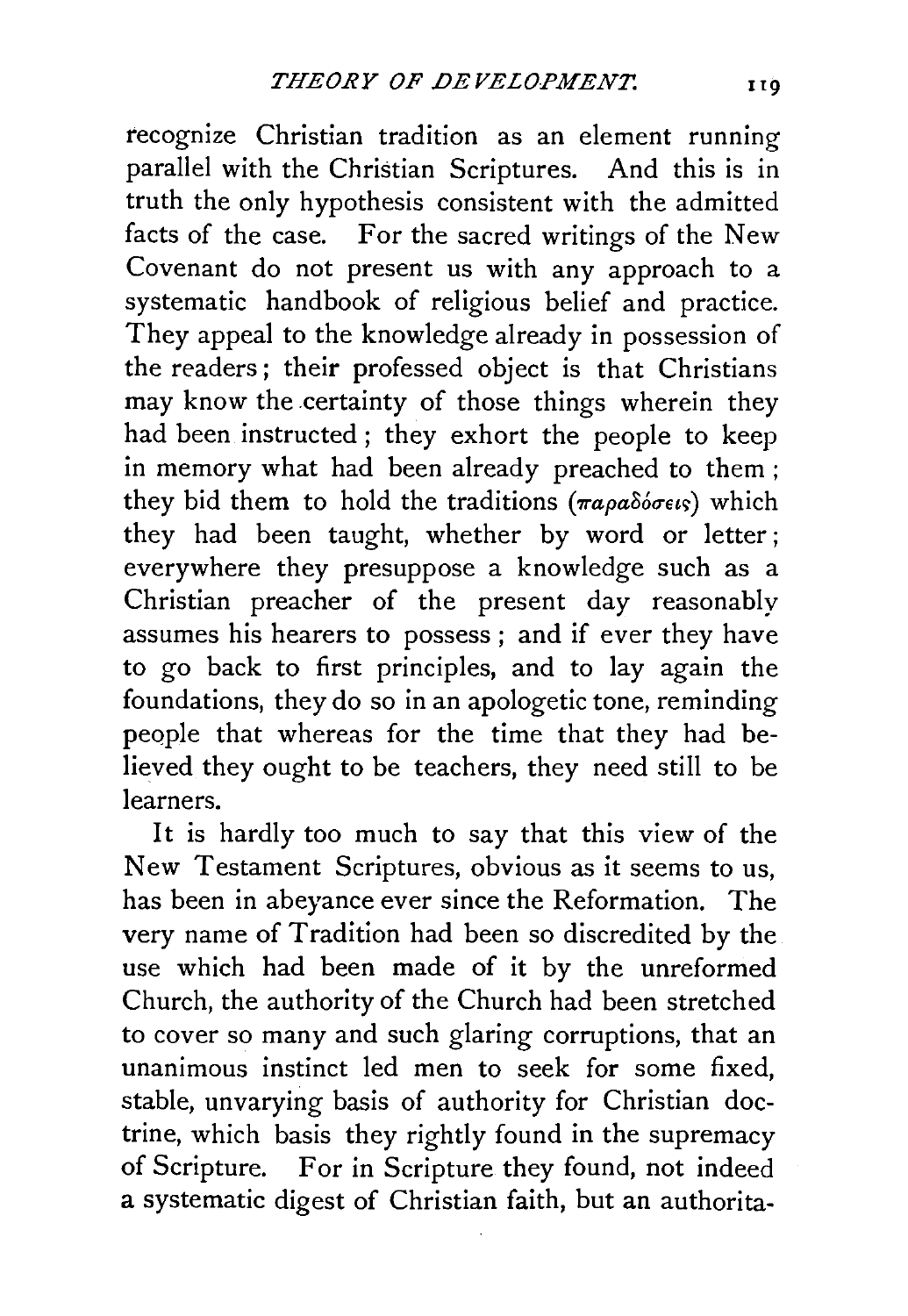tive utterance of the first preachers of Christianity, and a record of the teaching of the Master Himself. And so, finding in Scripture sufficiently clear indications of what Christianity was in its origin and first principles, it was easy for them to say, looking at the mediaval Church, This at least is not the Christianity of the New Testament Scriptures. But from thus appealing to Scripture as a sufficient witness against the rank growth of corruptions and perversions which had smothered the Church, it was a short step to acknowledging it as a complete, comprehensive, scientifically exact handbook of dogmatic theology. Thus the Westminster Confession lays down that "It pleased the Lord, at sundry times and in divers manners, to reveal Himself, and to declare his will unto his Church ; and afterwards . . . *to commit the same wholly unto writing."* Again: "The whole counsel of God, concerning all things necessary for his glory, man's salvation, faith, and life, is either expressly set down in Scripture, or by good and necessary consequence may be deduced from Scripture; unto which nothing at any time is to be added, whether by new revelations of the Spirit or traditions of men." A complete rule of faith and life, which should give, not merely wide general principles, to be developed and applied by the enlightened intellect and conscience, but full and ample details to guide them infallibly in every difficult question and every doubtful case—this was the ideal which men strove hard to find in Scripture. A high ideal, doubtless; yet not the highest. For slowly and gradually it became apparent that a revelation of God once for all, stereotyped in an infallible book, fitted in no better with the facts of the world's progress than did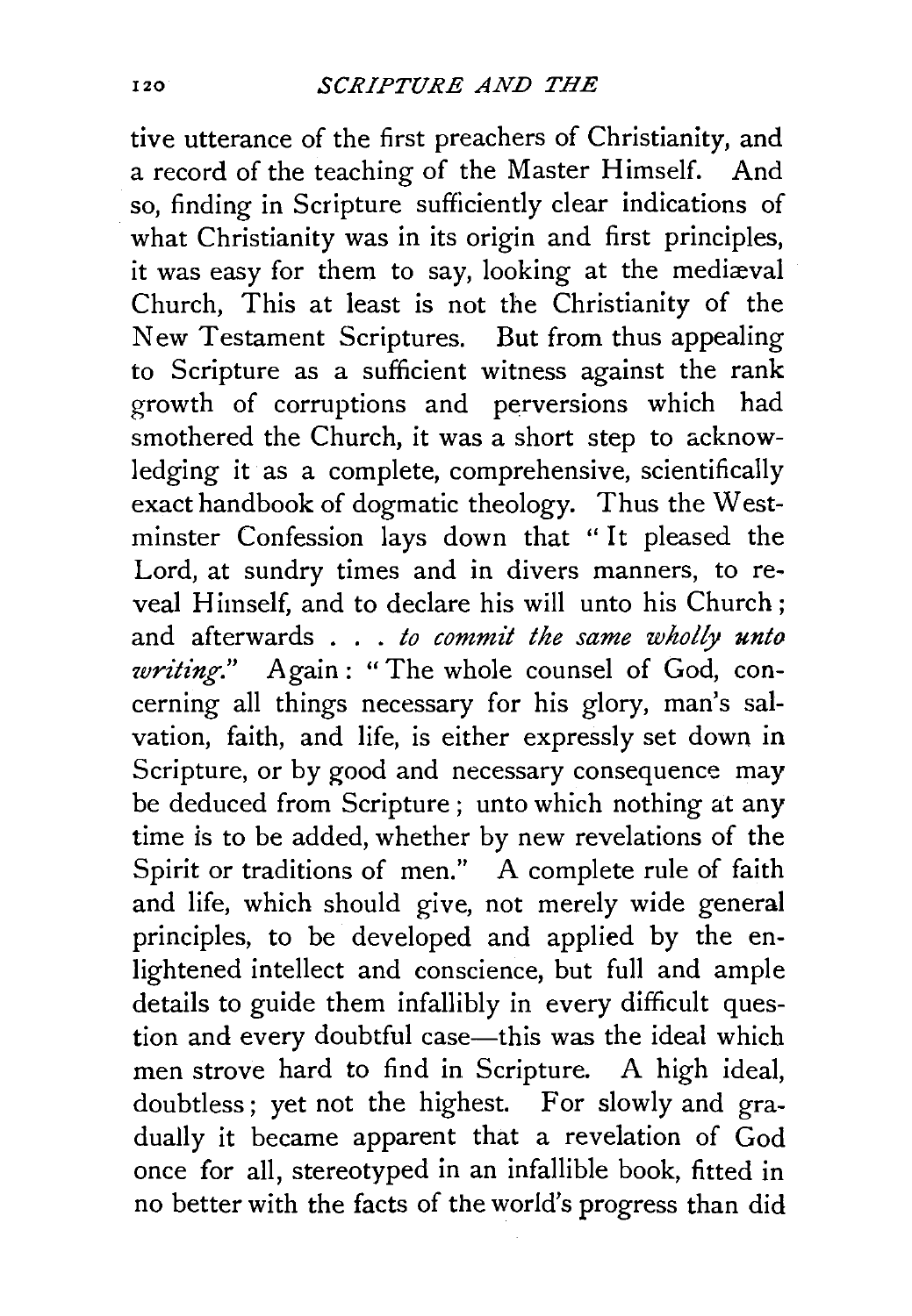a progressive revelation of Him through an infallible Church. New phases of society, new forms of thought, new discoveries of science, new religious and intellectual needs, stretched the old bottles well nigh to bursting. And so it is coming now to be acknowledged that when the pen of the latest Apostle or Evangelist ceased to trace the characters of the last word of the Canon, God did not then at once and for ever cease to reveal Himself; that He, who at sundry times and in divers manners spake in times past to the fathers, speaks also to us still; that history-political, ecclesiastical, social, mental, theological-is a continuous revelation of God and his ways; and that, taken in its true sense, the " Development of Christian Doctrine " is not an afterthought, to cover corruptions and innovations, but a patent fact, nay, a proof of the vitality and universality of the Christian faith.

It may perhaps tend to make the matter clearer if we take one or two instances of what is meant. Let us take, first, the ordinance of Christian baptism. That baptism is of Divine appointment and of perpetual obligation is admitted by all Christians except the Society of Friends. But here the agreement ceases. Who are the right subjects of baptism-infants or adults? what is the right method of administration-by immersion or by affusion? what are the essentials of baptismwhether simply water and the words of institution, or whether it must also be administered by a lawful minister ?- these and other questions at once arise. Had Scripture been written as we should have written it, all such questions would have been settled speedily and finally by an appeal to Scriptural authority. There we should have found ample, minute, unmistakable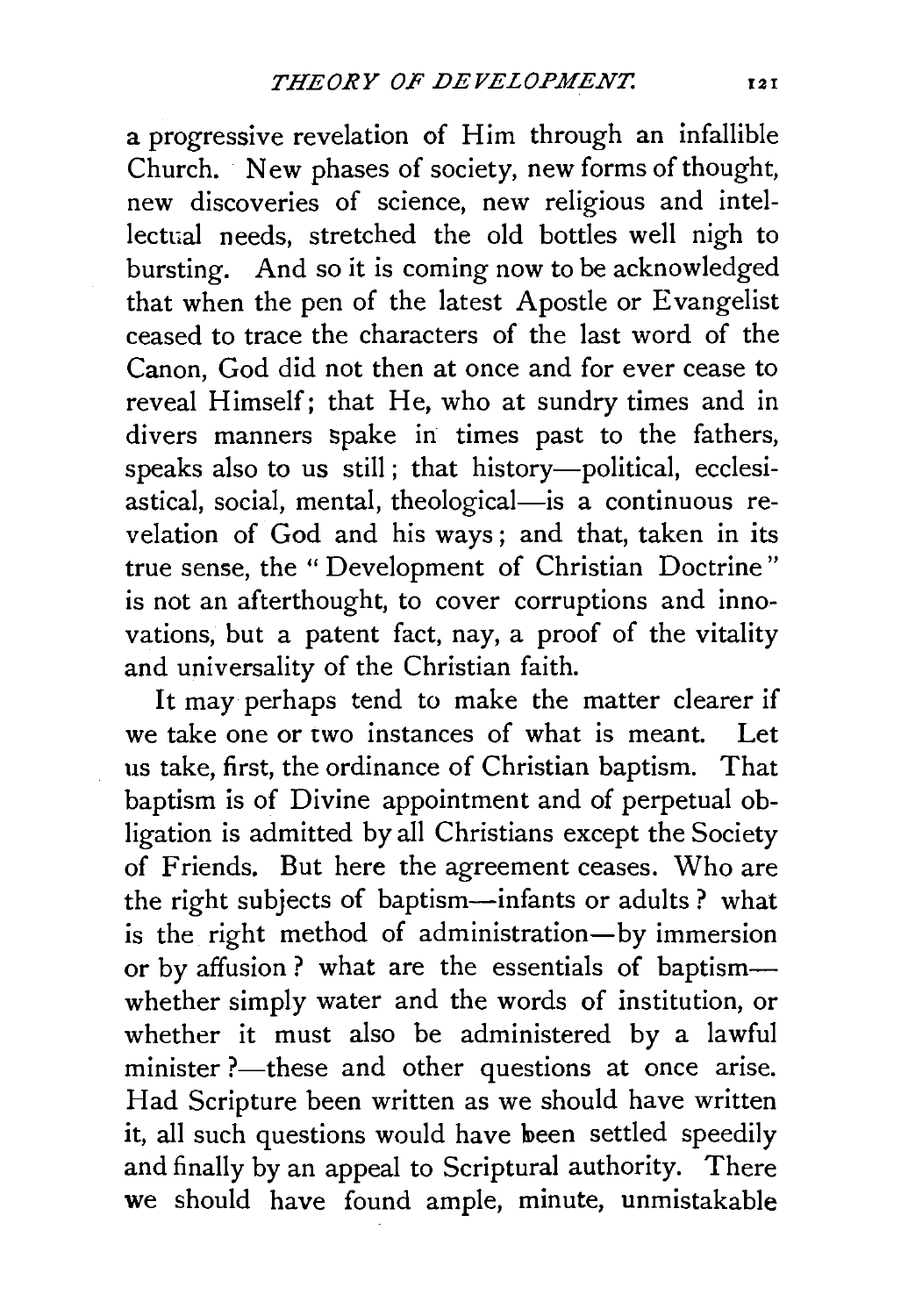directions which would have secured uniformity of practice on a point so important. The appeal to Scripture has indeed been made for centuries. The analogy of the initiatory rite under the Old Covenant, the probability of infants having formed part of the family of the Philippian jailer, the command of the Lord to suffer little children to come to Him-these and other proofs, equally convincing to all who were ready to be convinced, have been urged as conclusive in favour of infant baptism. Yet a large body of Christians still appeal to Scripture in support of their belief that baptism should be offered to none but actual and conscious believers, and that vicarious vows, made by parents or godfathers and godmothers, are an unwarrantable corruption of human invention. What conclusion can we draw from this but that the age and mode of admission to the Christian Covenant are to be regulated, not by more or less probable inferences from a few texts of Scripture, but by a " Development of Christian Doctrine," by the inspiration of the Divine Spirit penetrating the Church, guiding the religious instincts of men, leading them gradually, and sometimes through devious ways, into all the truth? Or take again such a question as that of prayers for the departed. Nineteen Protestants out of twenty will settle such a question summarily by some such argument as this : "What is the use of praying for the dead ? Their state for ever is settled at the very moment of death ; and if it were not, can we suppose that our prayers would make any difference in the Divine judgment? There is no command in Scripture to pray for the dead, therefore it is unwarranted." On the other hand, it is certain that in the earliest post-apostolic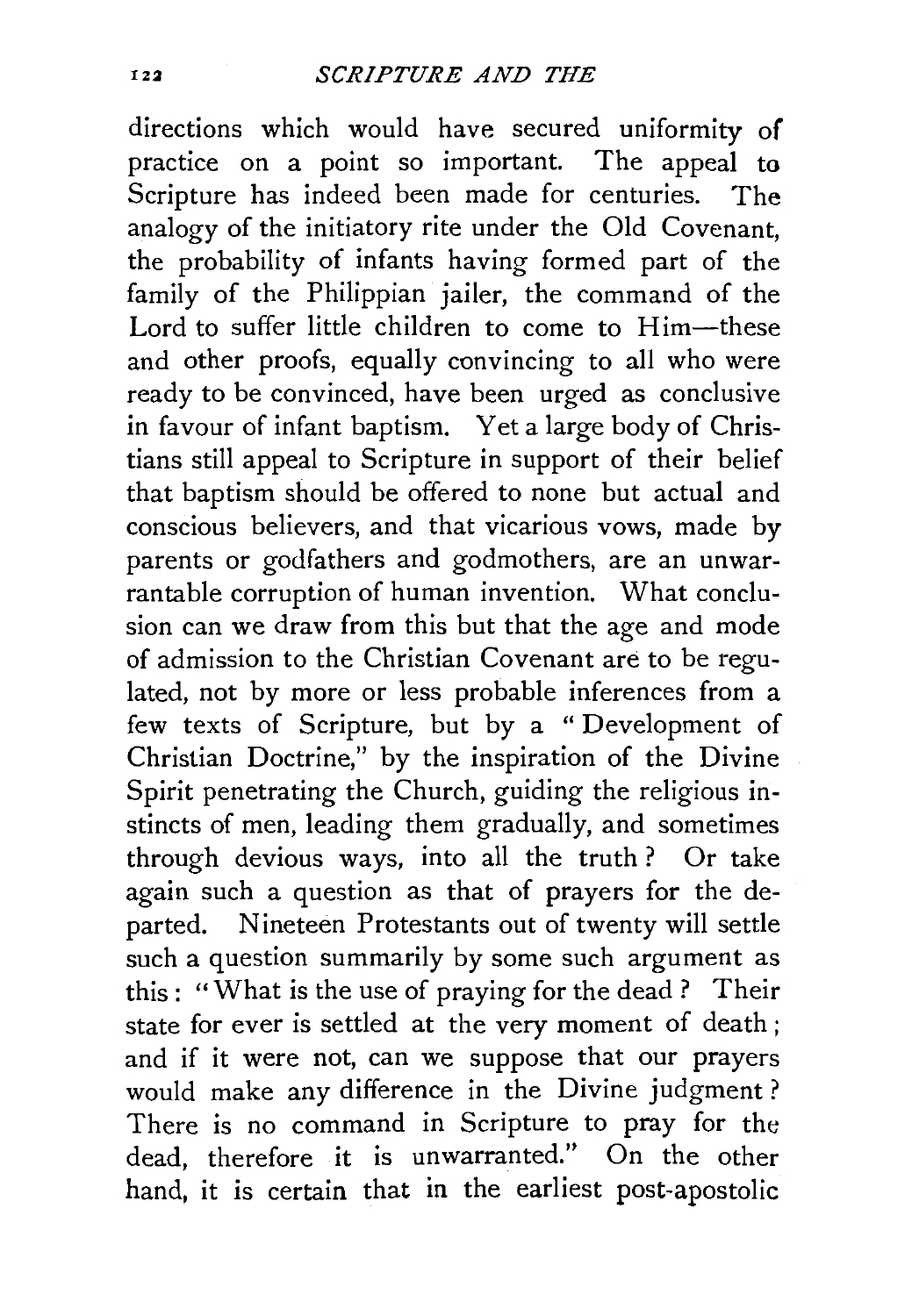days of which we have any record it was, to use the words of Bingham (xv. 3,  $\S$  16), "the general practice of the Church to pray for all without exception." The Reformers indeed, in view of the gross corruptions and abuses connected with the practice, felt themselves obliged to cut out all such prayers from the public worship of the Church ; yet in the Church of England at least the practice is nowhere forbidden, and so orthodox a Protestant as Dr. Johnson both practised and recommended it. The Scriptural argument in its favour, which is confined to the probability that Onesiphorus was dead at the time when St. Paul wrote of him, "The Lord grant that he may obtain mercy of the Lord in that day"  $(cf. 2 Tim. i. 16 with Verse 18)$ , is hardly worth insisting on, and the question therefore resolves itself into a matter of religious sentiment. If it is pressed home as a question of hard logic, " How are the dead likely to be benefited by your prayers ? " we must admit that no serious case can be made out for it; but if there is a Christian instinct stronger than logic which says, "My wife's or my child's name has never been omitted from my prayers in the morning and in the evening and at noonday, for twenty, thirty, fifty years, and must I drop it now because we are

> divided by the stream, The narrow stream of death ?"

-if the heart refuses to be silenced for want of " Scripture proof," and demands to pray, in the words of St. Ambrose, "Give perfect rest to thy servant, even the rest which thou hast prepared for thy saints ;" or if the parent, with his heart bleeding for a loved child taken from him, when he prays, " Bless, Lord, the children whom Thou hast given me," refuses to exclude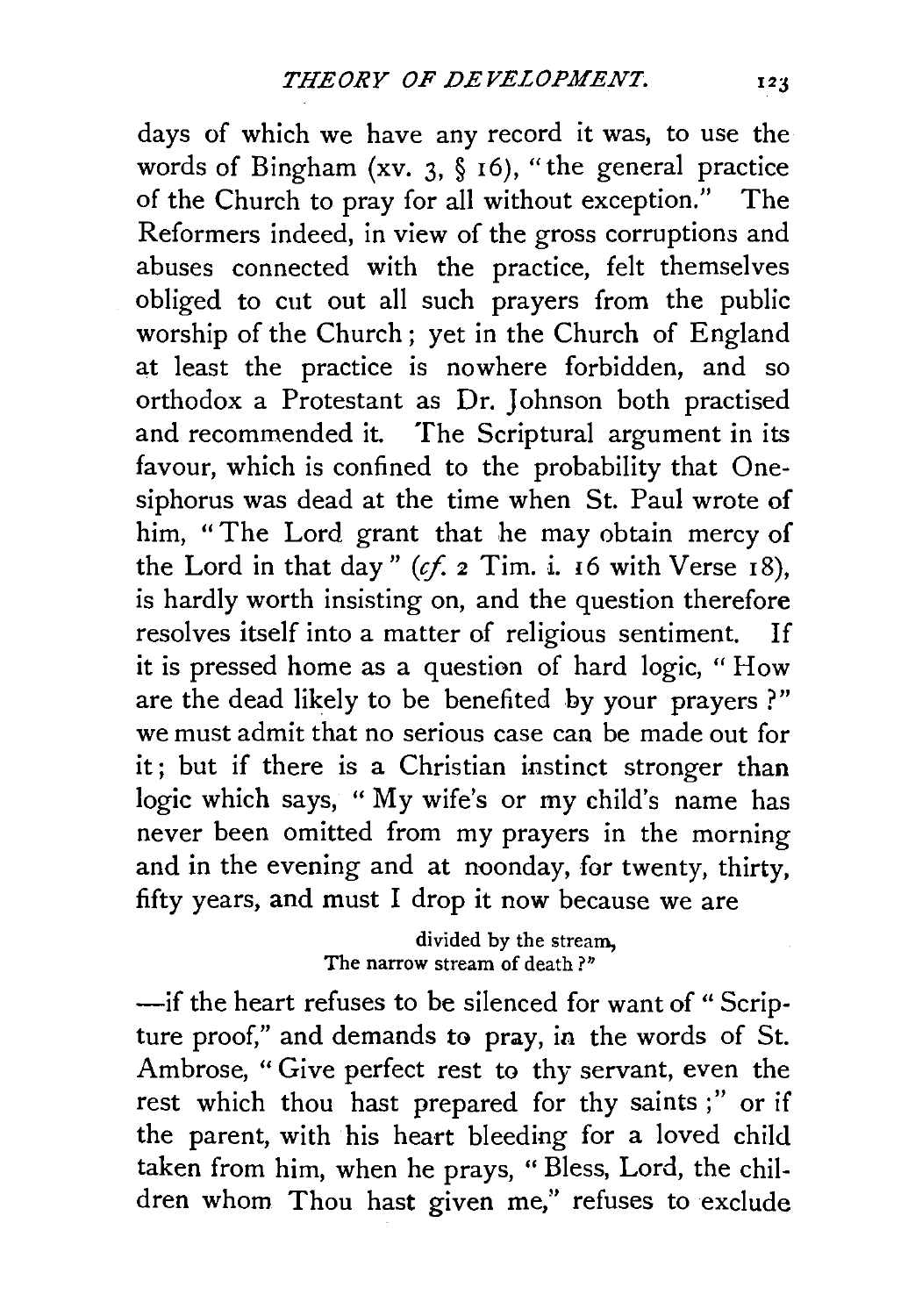the one whom he believes to be with his Lord in Paradise ; then many a devout soul will believe that what God has not revealed in his Word He has whispered to the heart of the mourner, and that to pray for "the whole family in heaven and earth" is but a carrying out of our belief in the communion of saints. Or yet again, take the now much-debated subject of everlasting punishments. It is hardly too much to say that, till less than a century ago, the whole Church had accepted this doctrine on the strength of two or three passages of the New Testament which, on a superficial view, seem strongly to declare it. In the present day there is a widespread and spreading revolt against this doctrine. It has been shewn by eminent scholars and divines that the word usually translated eternal or everlasting (alóvios) really denotes, not unceasing time, but a sphere above time, and that the unquenchable fire and undying worm signify God's unceasing wrath against sin, not the unceasing punishment of the sinner. It is quite true that in this case men have read into Scripture their own fierce theology ; but has the revolt against the doctrine sprung primarily from an investigation of Scripture texts ? No ; rather the spirit of the New Testament has worked into and leavened the religious thought of the age, until men have said, "This cannot be the meaning of these texts : let us consider them again in the light of modern thought." And so they have found in the New Testament, not indeed any absolute assurance of the final salvation of all men, still less any comfortable scheme of universal remission of punishment, but a lively hope that, somehow and somewhere, the love of God will be too strong for sin, and the cross of Christ will at last draw all men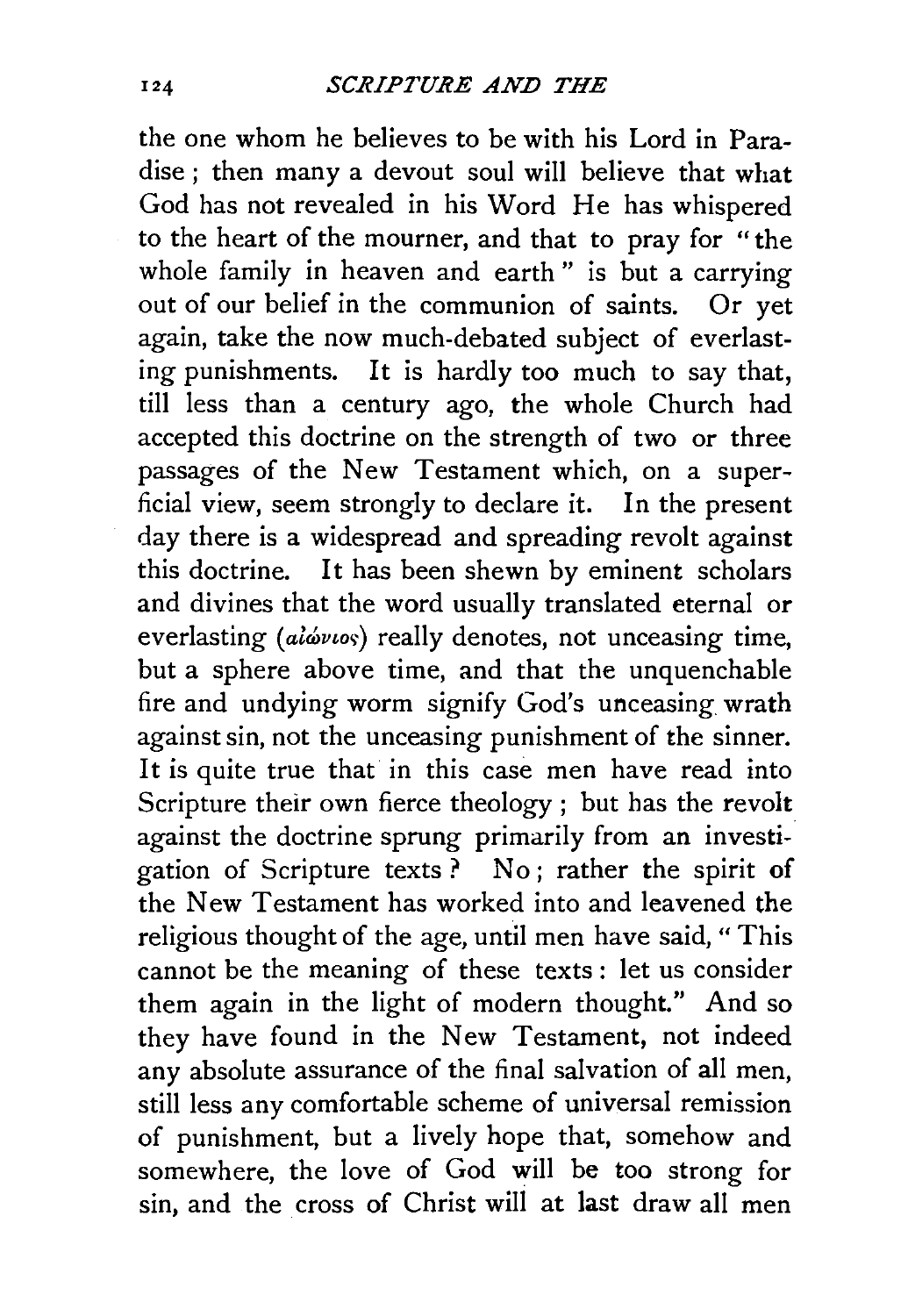unto Him, and God be all in all. Here again then we have a " Development of Christian Doctrine," a drawing out, partly from the Christian consciousness, partly from Scripture, of a doctrine which men of old "could not receive," and which is being taught to us in these later days by the light of God's Holy Spirit.

It is then a question which urgently demands, not indeed an immediate settlement, but a calm and temperate and thoughtful discussion, What is the precise relation in which Scripture stands to the light and the truth which we believe God is bringing forth, and has yet to bring forth, for his people? The old theory, carried to its extreme form in the Westminster Confession and the Larger and Shorter Catechism, in which for each statement of theological definition a verse or two of Scripture, shorn from its context, was quoted as a direct testimony from God-a theory which made the letter everything and the spirit nothing, which banished all consideration of Old or New Covenant, of Gospels or Epistles, of poetical or argumentative books, of context and occasion of writing-is evidently a thing of the past. Scripture can no longer be used like the definitions and axioms of Euclid, as a collection of scientific data for deductive reasoning: it has come to be recognized as a sacred literature, a record of revelations made πολυμερώς καὶ πολυτρόπως, *i.e.*, in many portions and in many manners, passing through various media, to be interpreted with reference to the circumstances and degrees of knowledge of the writers. In fact, the Reformation, when it established Scripture as the sole and all-sufficient rule of faith, although it was in one sense a protest of the spirit against the letter, did yet in another sense rivet for a time upon the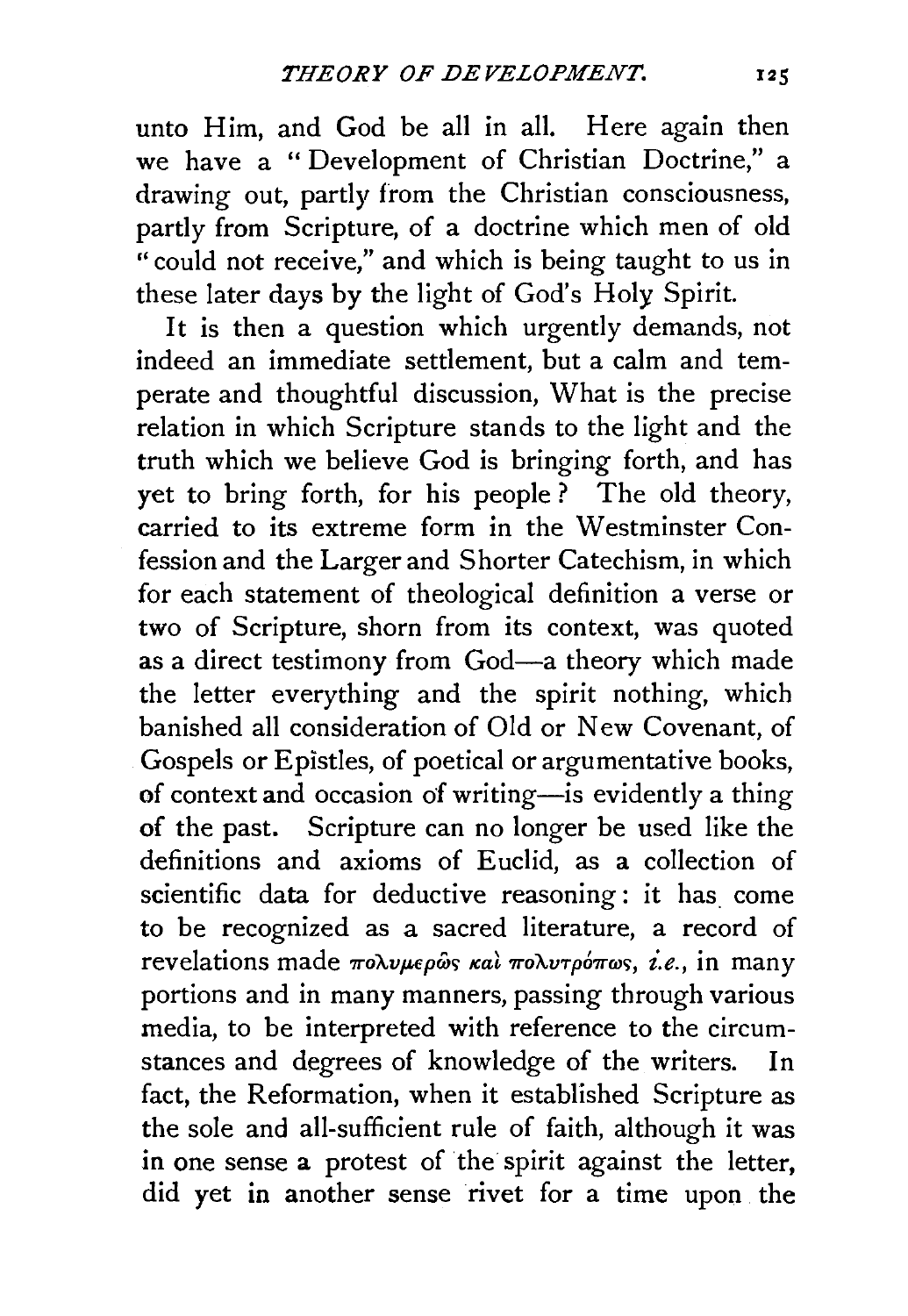Church the chains of the letter. When decisions of popes and decrees of councils and opinions of doctors were set aside for the unchanging authority of Scripture, a great step was taken in the direction of liberty ; but for the time the principle of growth, of doctrinal development, of widening revelation, was laid aside, and the Reformers, weary of false developments, fell back upon a doctrine of finality" which rendered even true and legitimate developments impossible. May it not be that amid the clouds of darkness which seem for a time to overshadow us, a new day is dawning upon the Church, in which, the letter having done its work, the spirit of truth shall lead us onward, if not yet into all the truth, at least into a higher truth than we have as yet attained?

The bearing of these thoughts upon the proper subject of this publication—the Exegesis of Holy Scripture  $-$ is not difficult to discern. The work of THE Ex-POSITOR will be not so much to hammer out texts into doctrines as to bring all lights to bear upon the mind and meaning of the writer. To take an instance not unfamiliar to the readers of these pages. In the exposition of the Book of Job, Pope Gregory the Great expepded vast ingenuity, great labour, and great eloquence, but he did not even approach to a consideration of the question, What does the book mean ? Out of this text he got this doctrine, in that text he found that type or sacrament ; in the seven sons of Job he found the clergy (seven being the number of perfection); in the three daughters the faithful laity; and in his friends-not quite unreasonably-he recognizes the heretics. Nor has this tendency to find in texts what we bring to them, not what the writer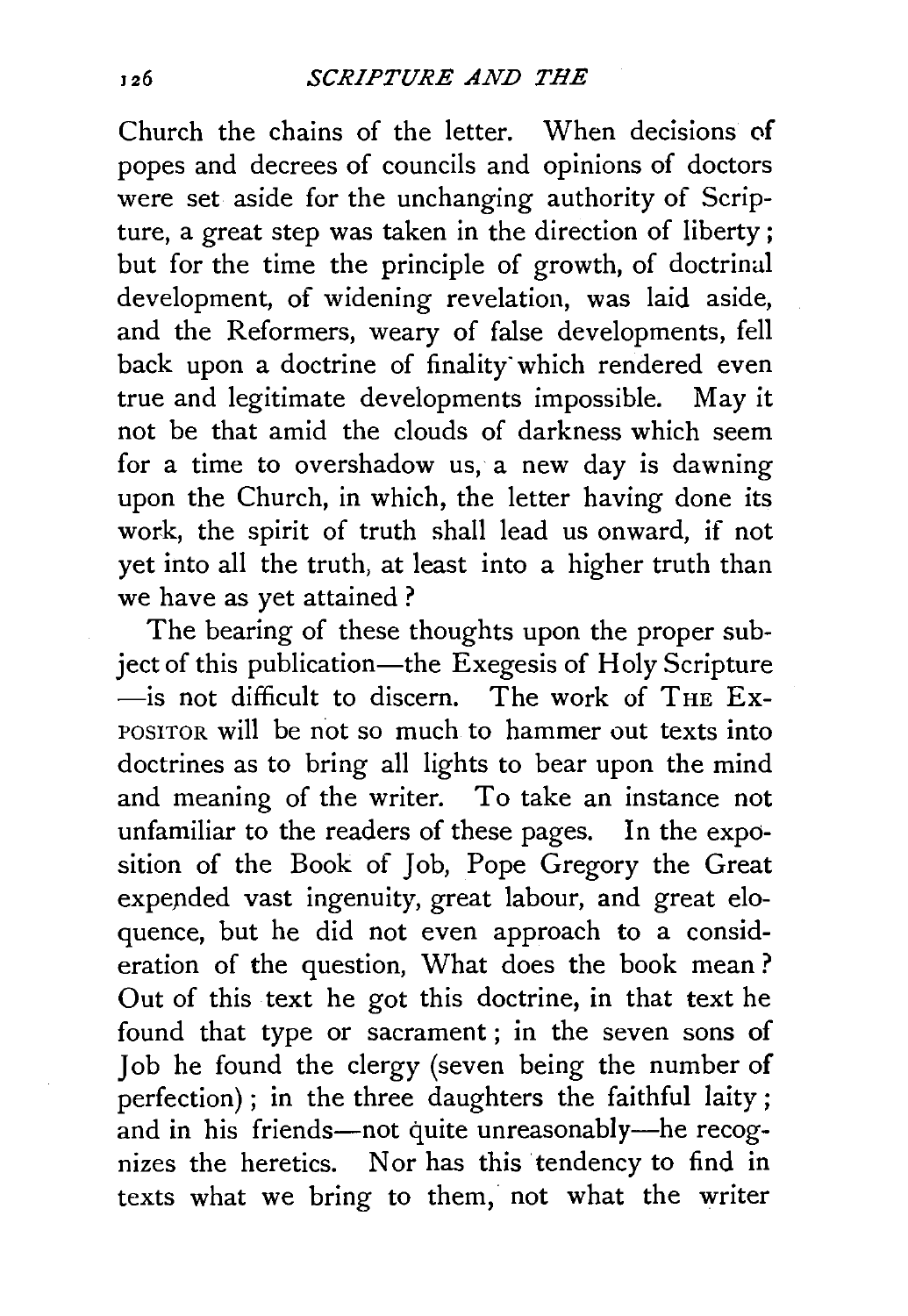meant to put in them, become wholly extinct in more recent days. The heading of Chapter xix.  $25-27$ , " Job believeth the resurrection," is an instance of the way in which Protestants, severing passages from their context, have discovered direct statements of New Testament doctrines in poetical or figurative writings of the Old Covenant. On the other hand, since the principle has been recognized that the sacred books have a definite and ascertainable meaning, few books have been so fruitfully treated, few have yielded such abundant matter of edification, as this same Book of Job. On the former principle, it presents us with a theological kaleidoscope; on the latter, with the discussion of a great moral and religious problem. Or take again the prophetical books. As long as the value of the prophecies was held to consist in the mechanical fitting-in of some passage in the Prophets with an event in the New Testament, it mattered little what were the prophet's surroundings, who he was, whether he prophesied in Judæa or at Babylon; but as soon as we learn to seek in prophecy not primarily a miraculous foretelling of the future, but a revelation of God's moral law, then the prophets stand out in their several individuality, and speak to us not with the "hideous hum" of mysterious oracles, but with the human voice of inspired preachers of righteousness, who know

*Tci* **.,-'** *EOvrra* **.,.&, 7'** *EuuO;teva 7rp0 rr' €0vrra,*  not by a mere supernatural power of soothsaying, but by a moral insight given them by the Father of lights.

It is often said that because Christianity is perfect there can be no growth or progress in it. Rather because it is perfect, it implies growth. Dr. Newman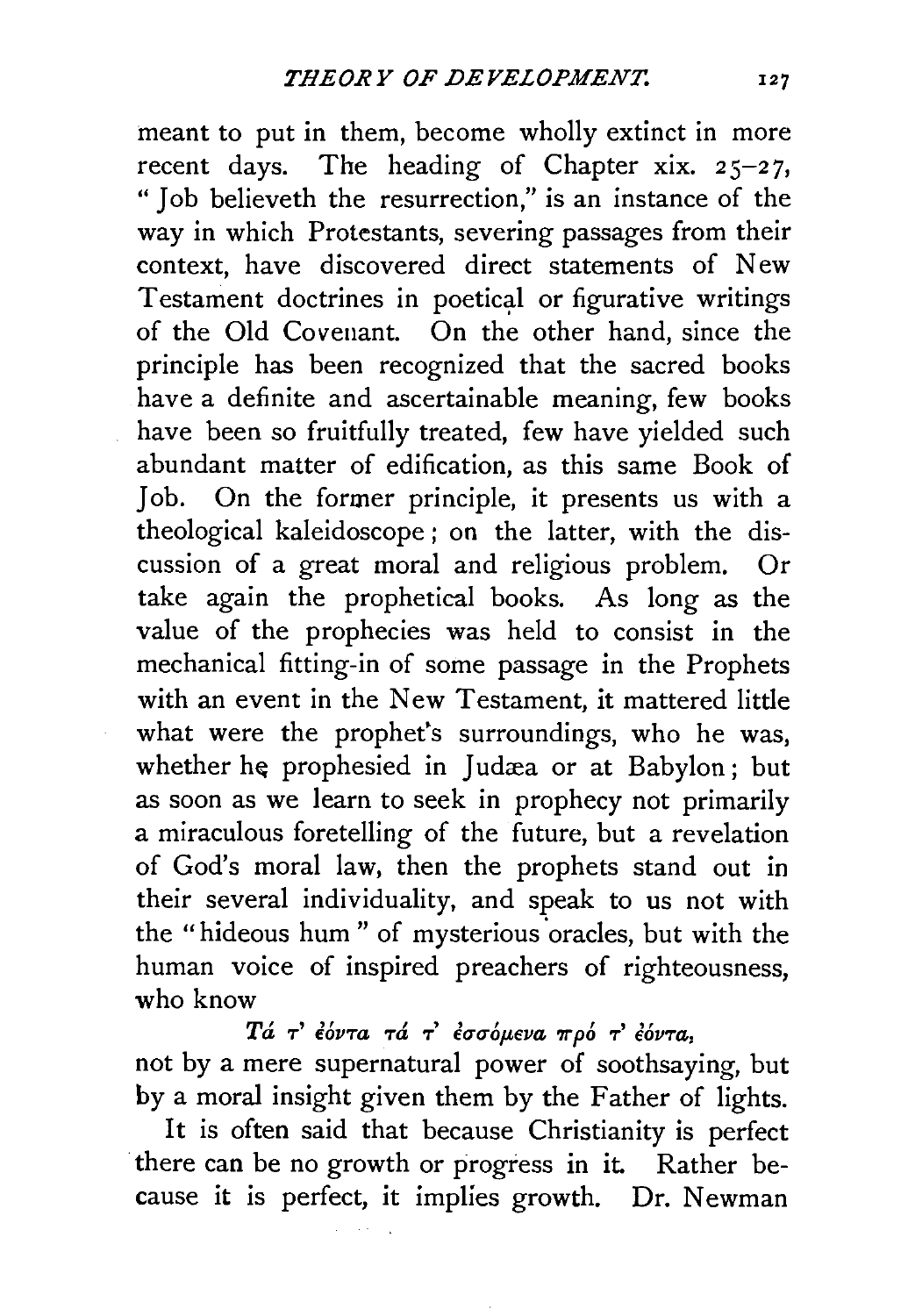says, quite truly, " In such an idea as Christianity, developments cannot but be, and these surely divine, because it is divine." $\frac{1}{1}$  The point on which we are at issue with him is that, whereas he says these developments are found " in the historic seats of apostolical teaching and in the authoritative home of immemorial tradition." we should look for them in the less definite, but no less real, form of those great movements of Christian thought of which it is impossible to tell whence they come and whither they go, but which leave their traces upon the tradition of Christian doctrine for all after time. And from this would seem to follow the important result, that all dogmatic definitions and confessions of faith are to be regarded as provisional, as denoting and recording whereto men have already attained, rather than as fixing for ever the form of Christian belief. Doubtless those who drew up the Confession of Augsburg, or the Thirty-nine Articles, or the Westminster Confession, were fully persuaded that they had finally and for all time defined the Christian faith : yet how large a portion of each of these venerable documents now lies wholly outside the sphere of modern theology ! The history of doctrines, a branch of ecclesiastical history which we owe to Germany, is in itself a protest against dogmatic finality. Doctrines, like institutions, forms of government, ritual observances, can be traced in their origin, their development, sometimes in their decline and decay. The controversies of the last generation are meaningless to the present. The theological standpoint of the nineteenth century, whatever theologians may say, is not that of the Reformers, nor of the Schoolmen, nor of the Fathers. Is it that of the Apostles ?

 $'$  Chap. iii. sect. 2, § 11.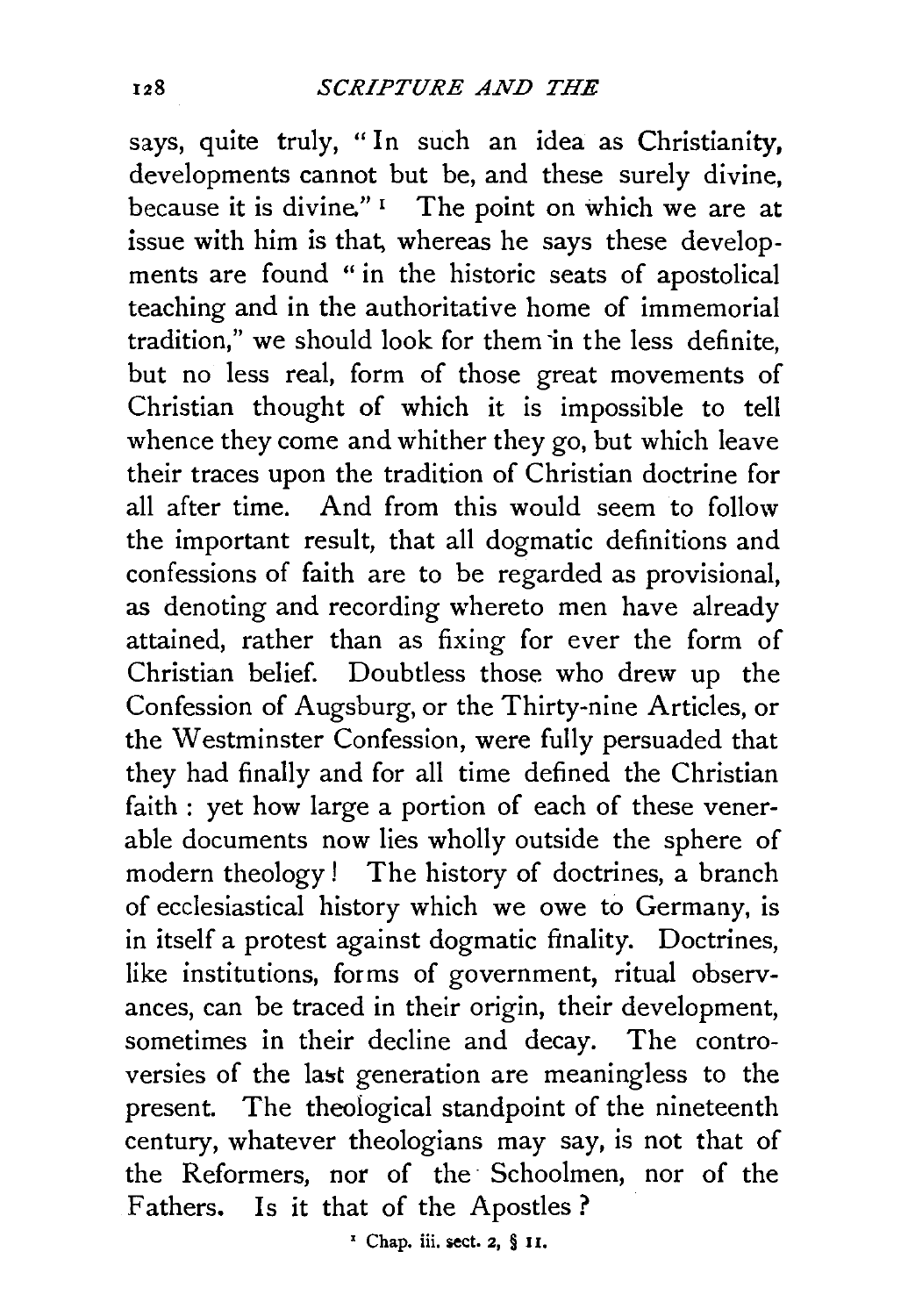To this last question we answer Yes—and No. Yes, for the apostles had for their only standpoint and foundation, Jesus Christ ; No, for God has for eighteen centuries been teaching the hearts of his people, by sending to them the light of his Holy Spirit, and we cannot believe that teaching to have been wholly barren and unfruitful. Yes, for the apostles desired to know nothing save Jesus Christ and Him crucified; No, for even the chief of the apostles confessed that at one time he had known Christ *Kara oupka*, after a carnal imperfect sort, and that as yet he saw *δι έσόπ*-*-rpov ev atv{rypan,* by means of a mirror, in a dark similitude. Yes, for we cannot go beyond St. John's teaching, God is love ; No, for wider knowledge of man and of the material universe has widened in a thousand directions our conception of the diffusiveness of his love. The same sun that shone on the apostles shines on us, but it lights up a far more extended view.

Theology, like other sciences, is progressive. It is ever developing new truths, or new aspects of old truths. The scribe instructed unto the kingdom of heaven must bring forth out of his treasure things new and old. The expositor of the sacred text, if he would touch men's hearts, must find in Scripture not hewn stone for building up dogmatic systems, but a teeming principle of life, which can quicken new systems of thought, and aid in the solution of new social problems. He must avoid the opposite dangers of clinging to the old because it is old, and snatching at the new because it is new. Scripture, if we read it rightly, is the most comprehensive of all books, for it reaches from the remotest antiquity to the most distant future, and in both it reveals to us the same God, devol. viii. 9